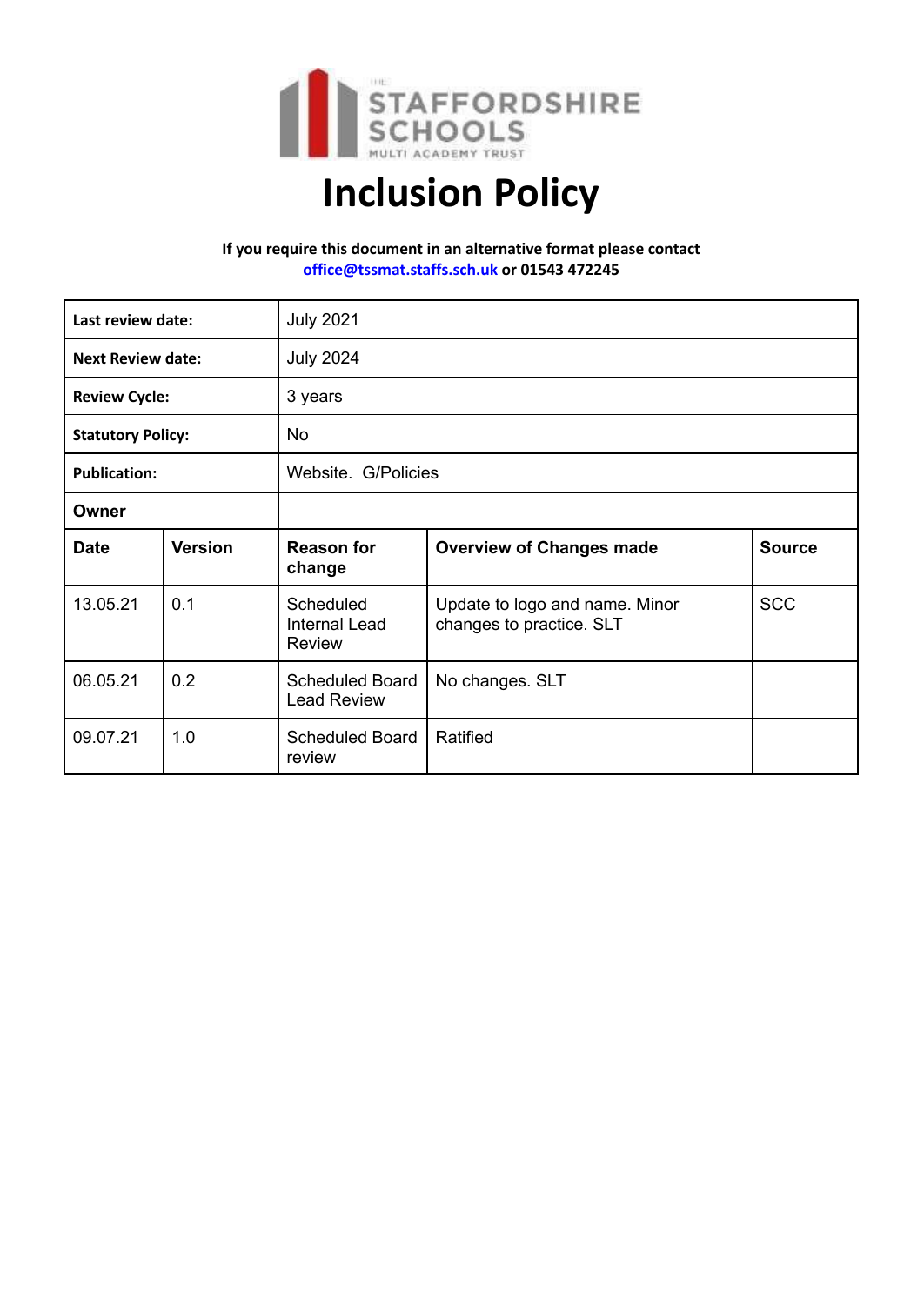# **Inclusion Policy**

This policy must be read in conjunction with other related Trust policies:

- Bullying;
- Behaviour;
- Equal opportunities;
- Racial equality;
- Special Educational Needs.

# **Aims and Objectives**

The Staffordshire Schools Multi Academy Trust is seeking to achieve the expectation that they are 'educationally inclusive' in relation to the needs of those pupils at risk of social inclusion. The focus is on raising educational attainment for those pupils who are demonstrating disaffection or failing to participate fully in the school experience through challenging behaviour or poor attendance. This policy is relevant to all vulnerable children including:

- Minority ethnic and faith groups;
- Travellers;
- Asylum seekers and refugees;
- Children in care;
- Young carers;
- Children with mental health needs;
- Victims of abuse domestic violence;
- Children with special needs.
- Gender fluid or non binary children

# **The Trust is committed to**

- Meeting the needs of all their pupils including those who may be missing out, difficult to engage or feeling in some way apart from what the Trust seeks to provide;
- Early intervention especially the identification of pupils at risk of disaffection;
- Ensuring social inclusion is the responsibility of every member of staff, teaching and non-teaching;

● Children and their parents are entitled to be treated fairly and with respect to important educational decisions which affect their lives concerning:

- o Admission;
- o Attendance;
- o Exclusion;
- o Assessment for special needs.

Procedures will be applied in accordance with DfE, Ofsted and LA guidelines.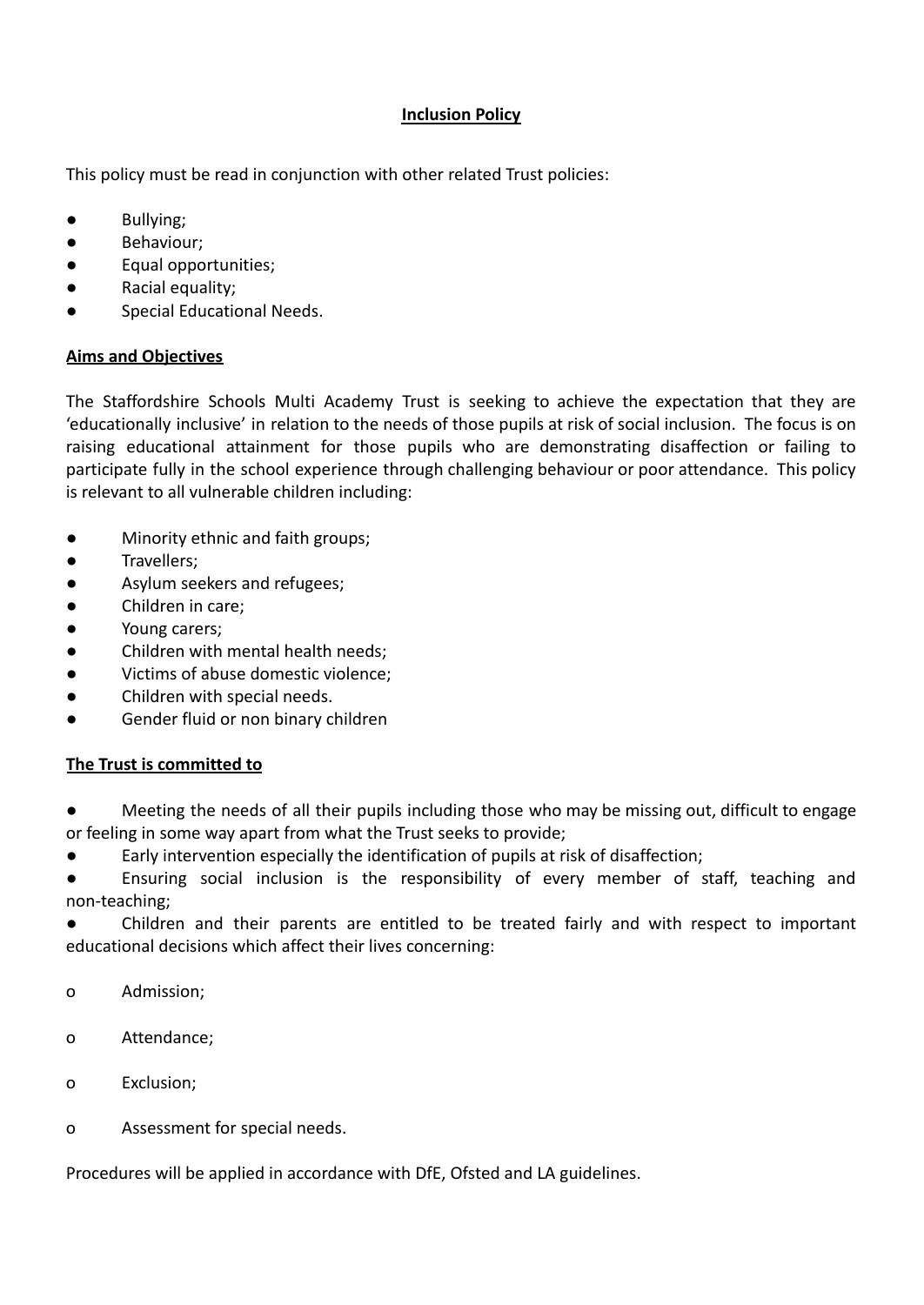## **Admissions**

The Trust operates its admission procedures in accordance to the policy laid down by the Directors and Governors.

This policy will not discriminate on grounds of race, religion or ethnic origin. The Trust will not automatically refuse entry to pupils on the grounds that they have special, social, educational or behavioural needs or because they have a history of disruption.

The Trust is willing to consider offering new opportunities to pupils who may have experienced difficulties previously where it is reasonable to do so. Parents and pupils may be asked to make agreements as to future conduct and attendance but such an agreement will not be used as a condition of entry.

## **Attendance**

The Trust operates its attendance procedures in accordance with the policy laid down by the Directors and Governors.

Pupils are expected to attend school full time, on time, unless the reason for their absence is unavoidable. Maximising attendance at the schools within the Trust is a priority. Parents are expected to work closely with Trust staff in resolving any difficulties at an early stage.

#### **Behaviour**

The Trust sets high standards of behaviour for its pupils and is working towards being communities which value and respect each individual, both staff and pupils. Racism, sexism and other forms of discrimination are not acceptable. The Trust aims to prepare pupils for living in a diverse and increasingly interdependent society.

## **Incidents of racial or homophobic harassment**

These are categorised as:

- Racist or homophobic name-calling/abuse;
- Racist or homophobic remarks/language/comments;
- Physical assault;
- Inappropriate language;
- Falling out;
- Remarks/dislike of skin colour, gender or sexuality;
- Unkind remarks;
- Bullying;
- Abuse of staff;
- Comments to staff.

Racial harassment is when the person perceives it as a racist incident. Homophobic harassment is when the person perceives it as a homophobic incident. These incidents will be reported to parents and Directors. Where pupils infringe these standards, the Trust will seek to respond in a way which sees the behaviour as unacceptable but which still recognises the needs of the individual who carries it out.